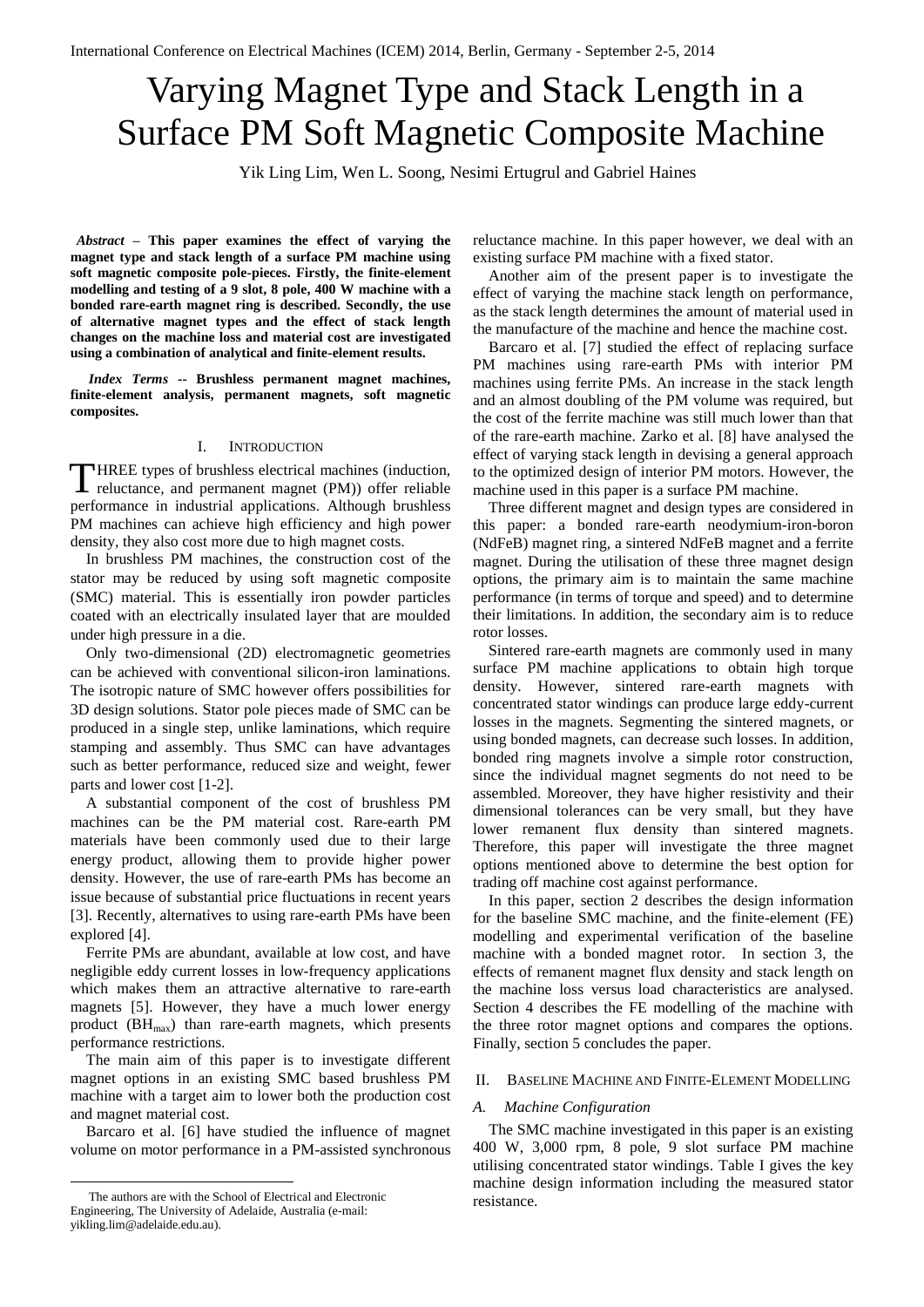TABLE I KEY DESIGN DATA FOR BASELINE SMC MACHINE

| Number of stator slots                                | q               |  |
|-------------------------------------------------------|-----------------|--|
| Number of rotor poles                                 | 8               |  |
| Stator core, SMC-Somaloy 550K                         |                 |  |
| outer diameter                                        | $90 \text{ mm}$ |  |
| stack length                                          | $50 \text{ mm}$ |  |
| Stator winding turns per phase                        | 90 turns        |  |
| Airgap length                                         | 1 mm            |  |
| Packing factor                                        | 0.40            |  |
| $2.22\times10^{-7}$ Qm<br>Rotor back-iron resistivity |                 |  |
| Stator phase resistance                               | $0.275$ ohms    |  |

The 3D advantage of the isotropic nature of SMC is utilized in the manufacture of the stator teeth. The body of the tooth of each pole is recessed so that the end-windings do not extend beyond the axial length of the stator back-iron. Thus the active stack length is equal to the physical stack length as shown in Fig. 1a.

Although 3D FE modelling of the machine would have led to more accurate analysis, 2D modelling was performed to reduce simulation time. The recessed pole pieces were approximated in a 2D model (see Fig. 1b) by reducing the width of each modelled tooth body by adding an air gap on either side to make the modelled magnetic tooth body area the same as that of the actual pole piece [2].

**Actual machine** 



Fig. 1. (a) Actual machine with recessed windings (b) 2D FE model of machine with a narrower tooth body (air gap added) to account for the recessed 3D pole piece

## *B. Rotor Options*

As this is an existing machine, the same stator is used throughout and thus the stator slot area remains constant. Therefore, only the rotor is modified to accommodate the different magnet materials. Table II summarises these rotor magnet options and their characteristic values, including estimated material cost. The magnet costs are relative to the cost of ferrite, which is set at 1 p.u.

The stator of a machine with a ferrite rotor magnet would have a lower airgap flux density and hence normally have a thinner tooth width (a 'copper' design) than that of a machine with an NdFeB rotor magnet (an 'iron' design). In this paper, we are restricted to existing SMC stator teeth mouldings. This study will involve the variation of stack length to compare the different rotor magnet options, although this would also require different moulds to be used.

The test machine uses the bonded NdFeB ring and all the different rotor magnet options are finite-element modelled and simulated.

TABLE II COMPARISON OF PERMANENT MAGNET MATERIALS

|                           | <b>Ferrite</b>     | <b>Bonded</b><br><b>NdFeB</b> | <b>Sintered</b><br><b>NdFeB</b> |
|---------------------------|--------------------|-------------------------------|---------------------------------|
| Remanent magnetic         |                    |                               |                                 |
| flux density $(T)$        | 0.47               | 0.71                          | 1.4                             |
| Resistivity ( $\Omega$ m) | $2 \times 10^{-4}$ | $2 \times 10^{-5}$            | $1.5 \times 10^{-6}$            |
| Density $(g/cm^3)$        | 49                 | 6.0                           | 7.4                             |
| Relative magnet cost,     |                    |                               |                                 |
| versus ferrite (p.u.)     |                    |                               |                                 |

## *C. Finite-Element Modelling*

Two-dimensional finite-element modelling was used to analyse the characteristics of the SMC machine with a bonded NdFeB magnet ring rotor. This uses a ring magnet which has been selectively magnetised to have alternating north and south poles. The specifications follow those of Table I.

The model was simulated at a speed of 3000 rpm. The maximum induced phase voltage was found to be about 29 V rms, and the stator iron loss was approximately 33 W.

## *D. Verification of Baseline Design*

A prototype SMC machine has been built with pressed SMC pole pieces. The rotor in the machine consists of an 8-pole bonded NdFeB magnet ring with a solid magnetic back-iron. The SMC machine was connected to a dc machine for driving and loading purposes.

The prototype machine was run at a range of speeds under open-circuit conditions. A back-emf constant of approximately line  $0.147 \text{ V}_{\text{rms}}/(\text{rad/s})$  was obtained. At 3000 rpm, the induced line voltage was about 47 Vrms. This is comparable to that predicted by the FE modelling (about 50 Vrms). Fig. 2 shows the FE-predicted and experimental induced line back-emf waveforms.



Fig. 2. Calculated and measured (experimental) induced line voltage at 3000 rpm.

The SMC machine was disconnected from the dc machine and the dc machine was spun alone to determine its no-load losses and back-emf constant. Next, the torque of the system with the SMC machine connected to the dc machine was found. The difference between the two tests gave the measured open-circuit loss for the SMC machine alone as shown in Fig. 3 along with the FE calculated stator and rotor iron loss. A difference of the order of a factor of two was observed. This is likely due to a combination of bearing/windage loss and errors in the iron loss model used.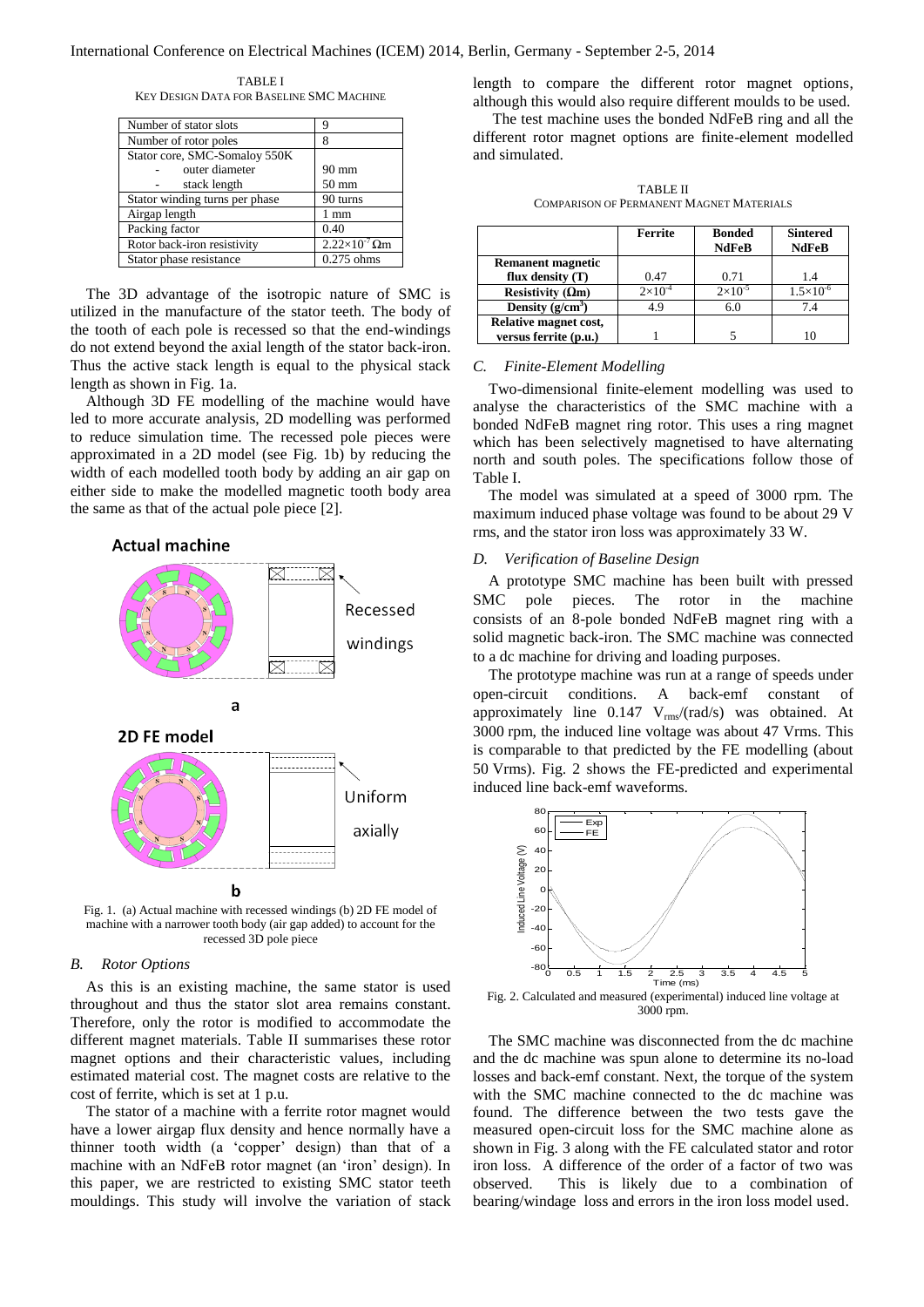

Fig. 3. Calculated iron loss and measured open-circuit loss of prototype SMC machine against speed

## *E. Performance Prediction*

Having obtained the measured stator resistance, back-emf constant and open-circuit loss, it is possible to use these to predict the performance of the SMC machine. A calculated efficiency map for the SMC test machine is given in Fig. 4.



torque and speed shown

At the rated speed of 3000 rpm and rated torque of 1.3 Nm, the efficiency of the SMC test machine with the bonded NdFeB ring is about 79%.

## III. ANALYTICAL MODELLING OF EFFECT OF VARYING MAGNET REMANENT FLUX DENSITY AND STACK LENGTH

An analytical modelling approach is used to analyse the effects of remanent magnetic flux density and stack length on the loss versus load characteristics of a surface PM machine at rated speed. For simplicity, it is assumed that the machine has equal iron and copper losses at rated speed and rated torque.

#### *A. Varying Remanent Magnetic Flux Density*

The iron loss is assumed to be only a function of speed and to be unaffected by the torque. For a surface PM machine the current is assumed to be proportional to torque and hence the copper loss is proportional to the square of the torque (or load).

Fig. 5 illustrates the breakdown of the machine loss into iron and copper losses as a function of load at rated speed. This shows a quadratic relationship between the copper loss and the load, with the vertical axis intercept equal to the iron loss.



Fig. 5. Total loss (separated into iron and copper losses) versus load characteristic at rated speed expressed in p.u. relative to loss at full-load.



Fig. 6. Loss against load for three values of remanent magnetic flux density B.



Note that the iron loss is made up of hysteresis loss and eddy current loss, both of which are proportional to  $B^2$  and hence  $B_r^2$  (to a first approximation). The iron loss is also proportional to the stack length *L*, so:

$$
P_{Fe} \propto B_r^2 L \tag{1}
$$

The induced voltage *E* is assumed to be proportional to the product of  $B_r$  and *L*. Assuming that *E* and the stator current *I* are in phase, the output power *P* is proportional to *EI*. The copper loss is proportional to  $I^2$  and hence to  $(P^2/E^2)L$ . Since  $E^2$  is proportional to  $B_r^2L^2$ , thus:

$$
P_{Cu} \propto \frac{P^2}{B_r^2 L} \tag{2}
$$

The output power of an electric machine is proportional to the product of the magnetic loading and the electric loading, or the product of the magnetic flux density and the current density. Since the stator dimensions of the reference machine are kept the same, if the rotor magnet material is changed from one with a higher  $B_r$  to one with a lower  $B_r$ , then the current and hence copper loss in the stator windings will need to increase to maintain the same torque.

Fig. 6 shows the losses for three different values of *Br*': the base case  $(B_r' = B_r)$ ,  $B_r' = 1.4B_r$  and  $B_r' = 0.7B_r$ . Compared to the base case, the  $0.7B_r$  machine has half the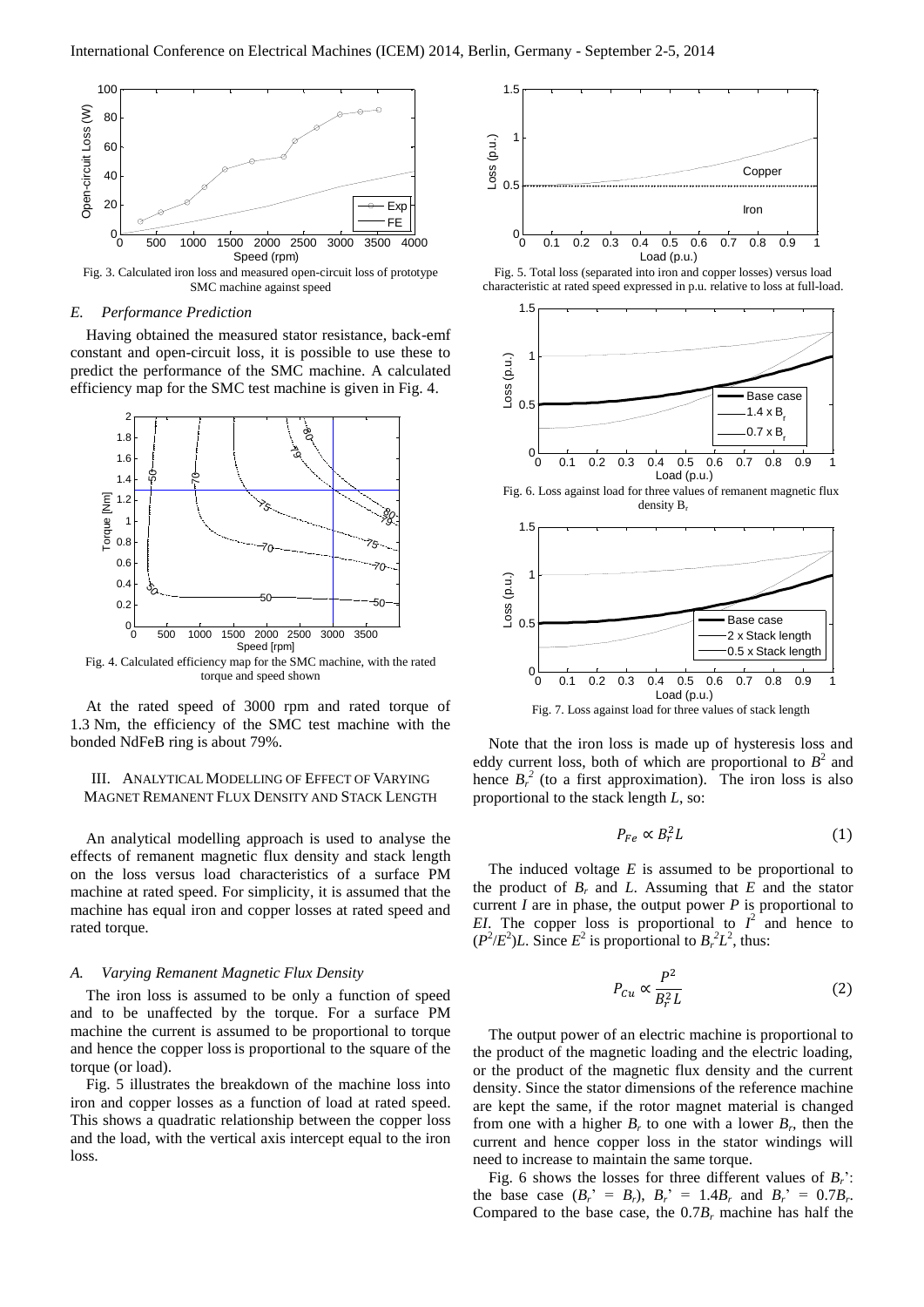no-load loss and lower loss for values of load below about 0.7 p.u, but the loss increases rapidly as load rises beyond this point.

Meanwhile, the 1.4*B<sup>r</sup>* machine has twice the no-load loss than the base case, but the loss does not increase with load as quickly as that of the base case. Note that the effects of saturation have been neglected.

Thus lower  $B_r$  machines have lower losses at low load values, while higher  $B_r$  machines have lower loss at higher load values. Therefore, we expect that machines with ferrite rotors offer lower loss at low values of load than machines with rare earth magnet rotors.

#### *B. Varying Stack Length*

The effect of the end-winding copper loss and the 3D nature of the SMC teeth are ignored in this simplified analysis.

Varying the stack length of the machine has a significant impact on the losses suffered by the machine. Increasing the stack length will increase the iron losses proportionally. If the torque is maintained at the same level, the required electrical loading will decrease and hence the copper losses will be reduced. For example, a doubling of the stack length will result in a doubling of the iron losses and a halving of the current density. The copper losses will go down by a factor of 2 (a reduction by a factor of 4 due to the reduced current density multiplied by a factor of 2 due to the increased stack length).

Fig. 7 shows the relationship for several cases: a base case, a doubling of the stack length and a halving of the stack length. Comparing this with Fig. 6, note that halving the stack length has the same effect on the loss versus load curve as reducing the magnet remanent flux by 30%. Also doubling the stack length has the same effect as increasing the magnet flux by 40%. This is consistent with the results from (1) and (2).

Thus machines with shorter stack lengths give lower loss at low values of load while machines with longer stack lengths give lower loss at higher load values.

### IV. COMPARISON OF ROTOR MAGNET OPTIONS

The FE model results have been checked against the results of the experimental testing on the prototype baseline machine.

For the other two rotor magnet options, the same stator geometry and rotor outer diameter were used, while the rotor magnet remanent flux density was varied by varying the rotor magnet material and thickness. The effect of changing the machine stack length was also examined.

The bonded NdFeB ring and ferrite rotor magnets had a thickness of 6 mm, while the sintered NdFeB rotor magnet thickness was chosen to be half of this value (3 mm). For the sintered and ferrite magnets, a gap of 2 mm was assumed between magnets. Fig. 8 illustrates the rotors of the three machines.



Fig. 8. FE models of (a) ferrite, (b) bonded NdFeB ring and (c) sintered NdFeB rotor

Fig. 9 and Fig. 10 show plots of induced voltage against remanent magnetic flux density and magnet cost for the three rotor magnet options. For a given magnet thickness the induced voltage is proportional to remanent flux density. The sintered NdFeB design uses thinner magnets and so has a lower ratio of induced voltage to remanent flux density. The ratio of the back-emf divided by the cost is lowest for ferrite.



Fig. 9. Induced voltage (at 3000 rpm) against remanent magnetic flux density for the three rotor magnet options taking into the account the 6 mm and 3mm magnet thicknesses



Fig. 10. Induced voltage against magnet cost for the three rotor magnet options, normalized to the bonded NdFeB magnet case

The iron, magnet and copper losses were calculated using FE modelling for the three options under no-load and fullload (400 W) conditions. The loss breakdowns are shown in Fig. 11.

From  $(1)$ , the iron loss is ideally proportional to the square of the remanent flux density but interestingly the finiteelement analysis results show closer to a linear relationship which may be associated with the SMC properties. This aspect needs further investigation.

Under no-load conditions, the magnet loss is due to magnet flux variations from the stator slot openings and is relatively small. It is most significant in the sintered design due to its low magnet resistivity. The magnet loss shows a small increase under full-load conditions due to the stator winding airgap flux density harmonics.

From (2), the copper losses are expected to be proportional to the square of the remanent flux density. The ferrite design shows the lowest calculated full-load losses at this value of output power.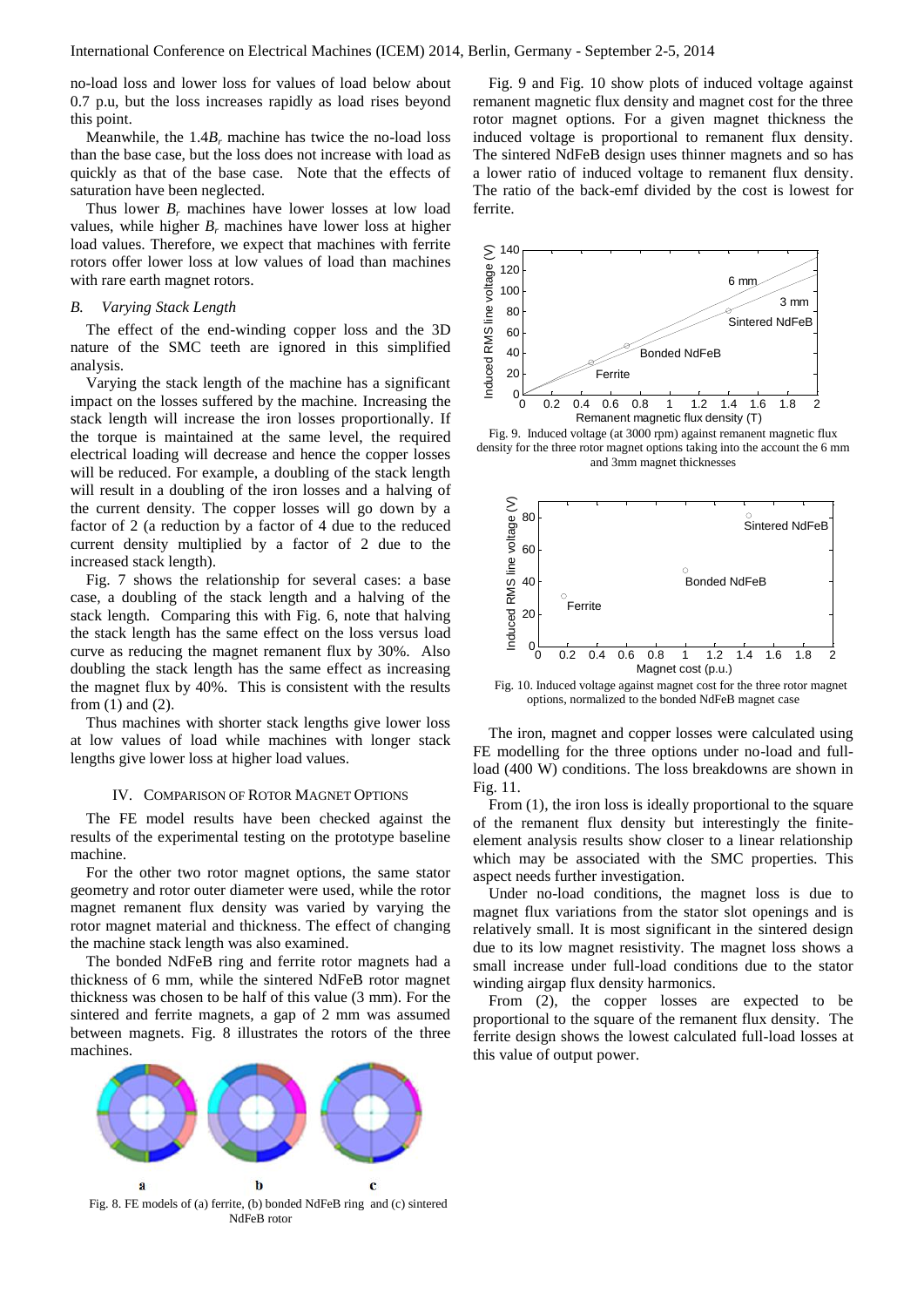

Fig. 11. Loss breakdowns under (a) no-load and (b) full-load conditions for the three rotor magnet options at 400 W and 3000 rpm

The iron, magnet and copper material weights and costs were calculated for the three rotor options and are shown in Fig. 12. The iron and copper costs are constant because it is assumed that the stack length is constant for the three options. The assumed costs (\$/kg) relative to ferrite, are as follows: SMC 0.5 p.u., copper 1.1 p.u., and the magnet costs are given in Table II. As indicated in Fig. 12b, magnet costs make up the majority of the material costs when using rareearth magnets. Relative to the baseline bonded machine, the sintered design is roughly twice the cost, while the ferrite machine is less than half the cost.



Fig. 12. Material breakdowns by (a) weight and (b) relative cost (normalized to the bonded NdFeB machine) for the three options

The total loss (iron, magnet and copper) can also be plotted against load, as shown in Fig 13. As expected from the earlier analytical modelling results, the lowest  $B_r$ material (ferrite) starts with the least loss but this increases the most rapidly with load, while the highest  $B_r$  material (sintered NdFeB) begins with the highest loss but this increases the most gradually with load. The load levels at which the designs have equal losses are about 450W for the ferrite and bonded designs and about 950 W for the bonded and sintered designs.



Fig. 13. Loss against load for the three rotor magnet options at 3000 rpm

For the bonded NdFeB base case, the stack length was varied to see how the loss against load curves vary with stack length as shown in Fig. 14. It was found that lower stack lengths resulted in lower loss at low values of load that increased more rapidly than the loss at higher stack lengths, which began at higher values of loss. This is a similar effect to varying the remanent magnetic flux density.



Fig. 14. Loss against load for the bonded NdFeB magnet option with a variety of stack lengths at rated speed.

A doubling of the stack length results in a doubling of the amount of iron, magnet and copper. The iron and magnet losses are doubled and also the back-emf, hence only half the current is required. Copper loss is proportional to  $I^2$ , so a halving of the current with a doubling of the amount of copper gives an overall halving of the copper loss. We see in Fig. 14 that doubling the stack length results in a higher initial loss due to the increased iron and magnet losses, but a more gradual rise in loss with load because of the decreased copper loss.

A plot of loss against stack length at full-load was obtained from analysis and broken down into iron, magnet and copper losses. The iron and magnet losses are assumed proportional to the stack length. As the load is assumed constant, the current and, as it turns out, also the copper loss are inversely proportional to the stack length, to a first approximation. Fig. 15 shows the breakdown of losses against stack length.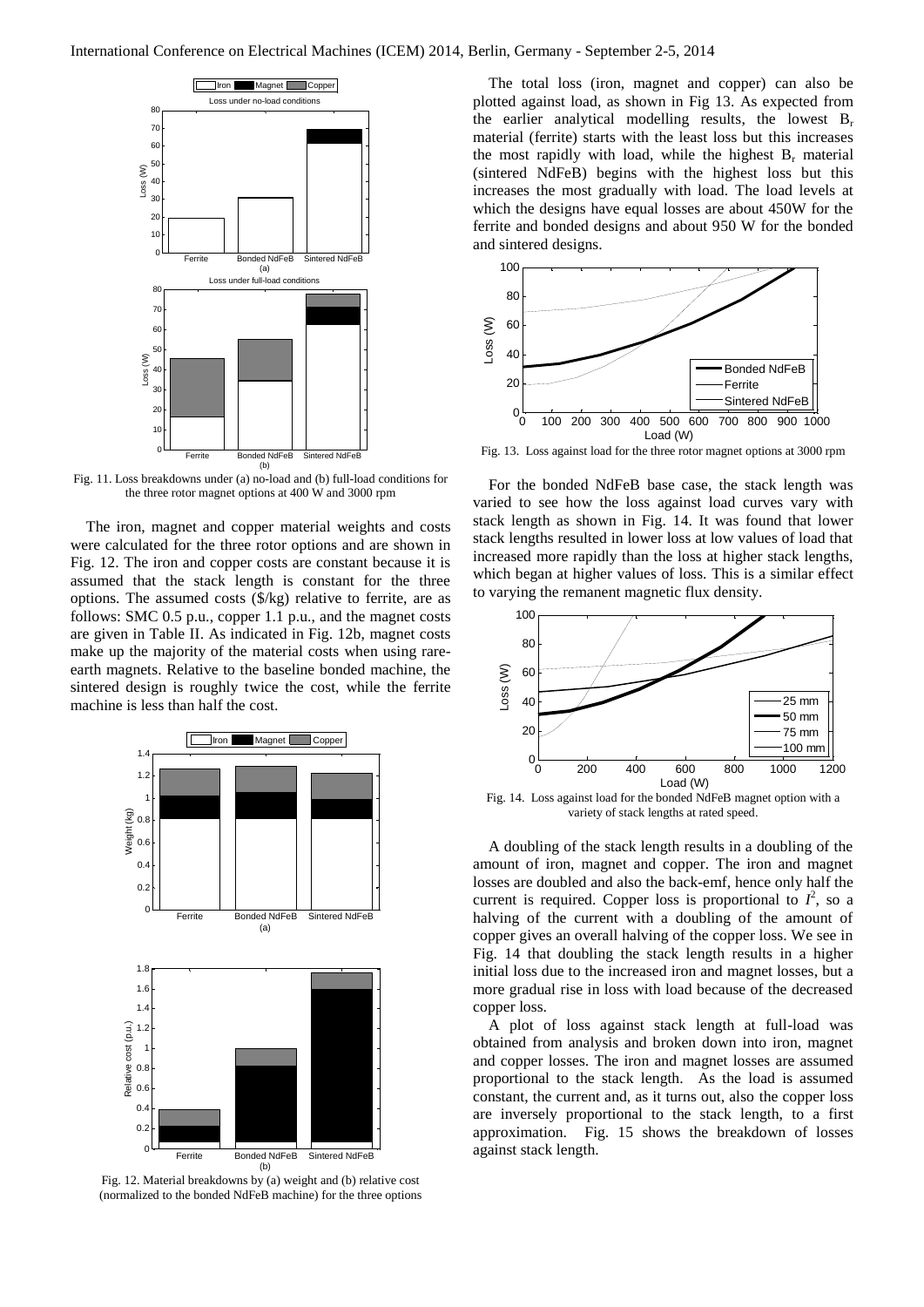

Fig. 15. Analytically calculated total loss against stack length showing the breakdown into copper, magnet and iron losses for the bonded NdFeB option

At low values of stack length, the copper loss dominates, while the iron and magnet losses increase linearly with stack length, as expected from the aforementioned relationships between the losses and the stack length. The minimum loss point corresponds to when the copper and iron losses are roughly equal.

It should be noted that the assumption of a linear variation of iron and magnet losses with stack length is simplistic. In practice, as the stack length is shortened, and the electric loading is increased to compensate, this will cause higher iron and magnet losses.

The simulations that produced Fig. 15 were repeated for the ferrite and sintered NdFeB options with the stack length increased to 150 mm (see Fig. 16). Interestingly the bonded NdFeB option has the highest minimum loss, while the ferrite and sintered NdFeB options have roughly the same minimum loss. The reason for this is not clear and requires further investigation. The "optimal" stack length corresponding to minimum loss appears to vary roughly inversely with remanent flux density.



The material costs are linearly proportional to stack length (ignoring the effects of end-windings), so plots of loss against load for varying stack lengths can be used to obtain a plot of loss against cost. Fig. 17 shows the plot for the three options at rated power. Their shape is similar to that of the plot of loss against stack length, with the horizontal axis values scaled by the relative costs.



Fig. 17. Loss against cost for the three options at 400 W and 3000 rpm. The cost is normalized against the bonded NdFeB magnet machine with a 50 mm stack length.

It was found that the sintered NdFeB option curve has a nearly identical shape to that of the ferrite option. The base line bonded NdFeB design has the highest minimum loss at a higher cost, but then the loss increases more gradually with cost than the other two options.

For low values of loss (say 60 W), the bonded option cost is nearly 2.5 times higher than that of the ferrite and sintered option. At mid-range loss (say 80 W), the bonded option cost is nearly 2 times that of the ferrite and sintered options.

For low values of cost (say 0.4 p.u.), the ferrite and sintered options have much lower loss than the bonded option. For a mid-range cost (say 1.3 p.u.), all three options have about the same loss, while at higher costs (say 2 p.u.), the bonded option has the lowest loss, followed by the sintered and ferrite options.

The above simplified analysis has neglected the effect of the 3D SMC machine geometry which complicates both the analysis and the implementation of stack length changes. This will be investigated in future work.

## V. CONCLUSIONS

This paper presented the modelling and experimental testing of a brushless SMC based PM machine. Three options for the rotor magnet were considered: a bonded NdFeB ring, a sintered NdFeB magnet, and a ferrite magnet. A prototype SMC machine with a bonded NdFeB magnet ring was constructed and FE modelled. The model was verified experimentally and used to compare the three rotor magnet options.

A simplified analytical study was performed on the effect of changing the magnet remanent flux and the stack length on the total losses of the machine. In particular, the loss versus material cost curves were calculated at rated power and speed for each of the magnet options when the stack length was varied.

It was found that at rated power, the optimized stack length ferrite and sintered NdFeB options have the lowest minimum loss and have comparable values of material cost. The bonded NdFeB option has a higher minimum loss and this occurs at a higher value of cost.

Further work is required to investigate the reason for the differences in the value of minimum loss for three rotor designs and to take into account the 3D nature of the SMC teeth in the optimization.

## VI. ACKNOWLEDGMENT

The authors gratefully acknowledge the support of the Australian Research Council (ARC Project LP120200755) and the industrial partner Intelligent Electric Motor